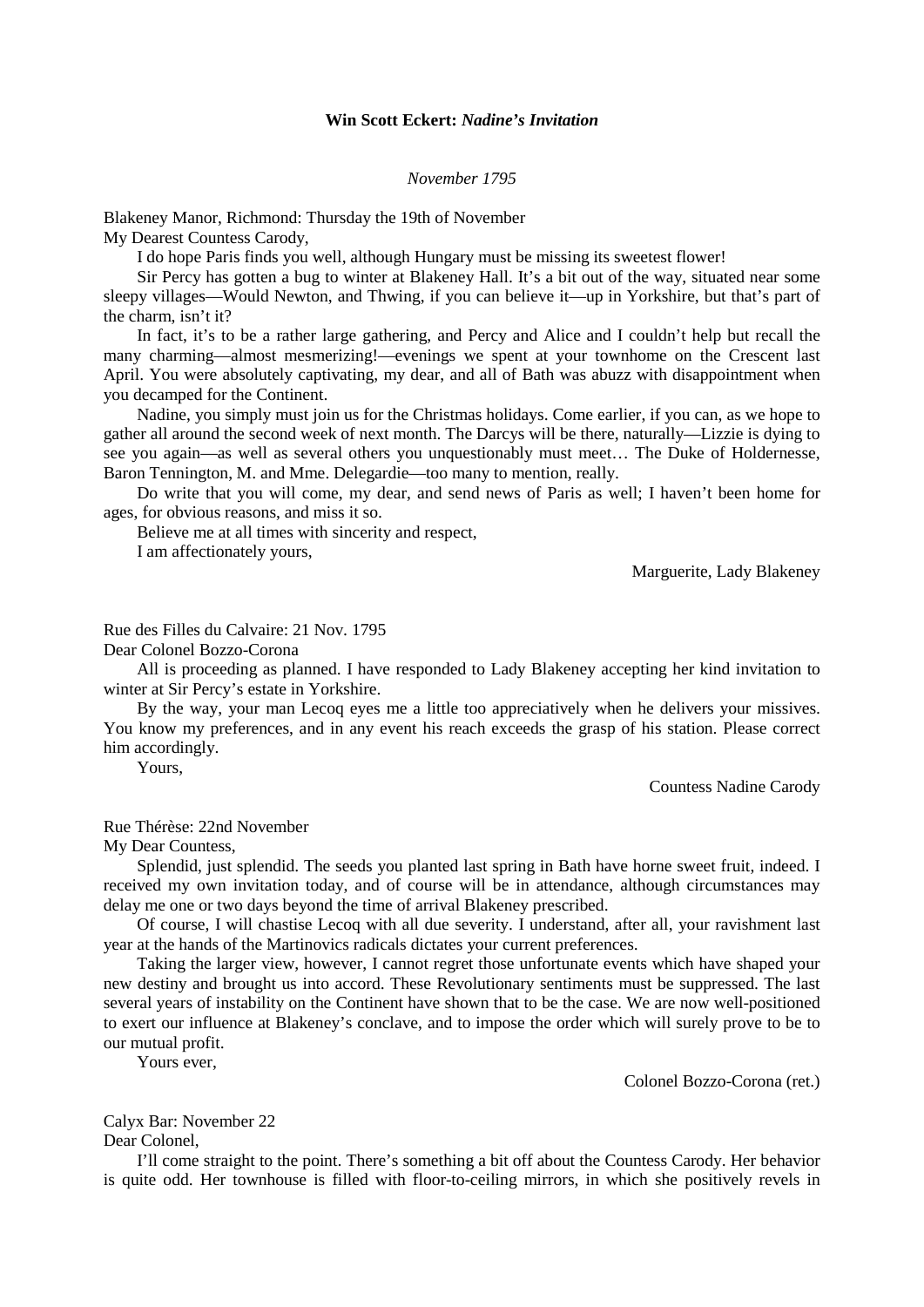admiring herself at every opportunity, almost with an odd sense of triumph. She presents herself in long silky robes, and a flowing red scarf, which do little to preserve her modesty. Finally, she keeps a female servant who stands stock still and allows the Countess to manipulate her limbs and turn her head as if she were a life-size fashion doll.

Do you believe the Countess to be a reliable partner in our ventures? Your most obed. servant, Sir,

Lecoq

Rue Thérèse: 22nd November

My son,

Your imagination runs away with you. She's a Hungarian noble. What more needs be said? Kindly control your libido in her presence. She has taken note of your interest, and is immune.

C.

## Rue Morgue: 22 Nov.

My Dear Sir Percy,

As you suspected, the Colonel and Countess Carody are in league. After shadowing Lecoq to the Calyx Bar, and thence to the Cordon Jaune brothel (he went there, apparently succumbing to his urges after delivering his master's latest note to the Countess), I took up a disguise as a customer. A few wellplaced *sous* to the Madame garnered me a fast look at the contents of Lecoq's pockets. This Countess must be an alluring beauty indeed if he had to satisfy his base cravings immediately after departing her presence.

In any event, it remains to be seen if they will see things our way or constitute an obstacle. We shouldn't forget, though, that the Colonel and the Brothers of Mercy certainly came through in the de Musard matter by supplying Marguerite and Alice with the Heart of Ahriman.

Believe me, dear Sir,

Your obliged and faithful humbl. sert.,

Dr. Siger Holmes

Rue des Filles du Calvaire: 23 Nov. 1795 Dear Colonel Bozzo-Corona,

We agree, but Francis II is stirring strong opposition among other nobles. I'll attend Sir Percy's gathering to determine what the consensus is regarding French Revolutionary sentiment inflaming the rest of Europe, and what action they propose to prevent its spread.

Do you think there is any chance Blakeney suspects that the Brothers of Mercy were behind the de Musard affair, and thus you have, in essence, engineered his response to those events, this Yorkshire gathering itself?

Yours,

Countess Nadine Carody

Rue des Filles du Calvaire: 23 Nov. 1795 My Lord,

By design, I am in receipt of an invitation to England, as is Bozzo-Corona. The Colonel is pleased to believe that he and I are aligned in our reasons for attending this conclave, not understanding my service to a darker power surpassing his mortal concerns. It delights me no end that, despite this service, in other ways I am unlike you, or your so-called Brides; I am pleased to retain a modicum of my own free will. That I am able to deprive you, for an eternity, of any further impositions of the lustful behavior to which you originally subjected me, and continually remind you of this, brings me great joy.

In any event, I will of course report on the machinations discussed at this conclave, the possible influence on the political landscape across the Continent, and their potential impact to your long-term plans for expansion beyond your Transylvanian stronghold.

My destination is an estate far from the teeming centers of society such as London or Bath. The location is near the Yorkshire coast, nonetheless accessible by the ports at Bridlington or Scarborough or